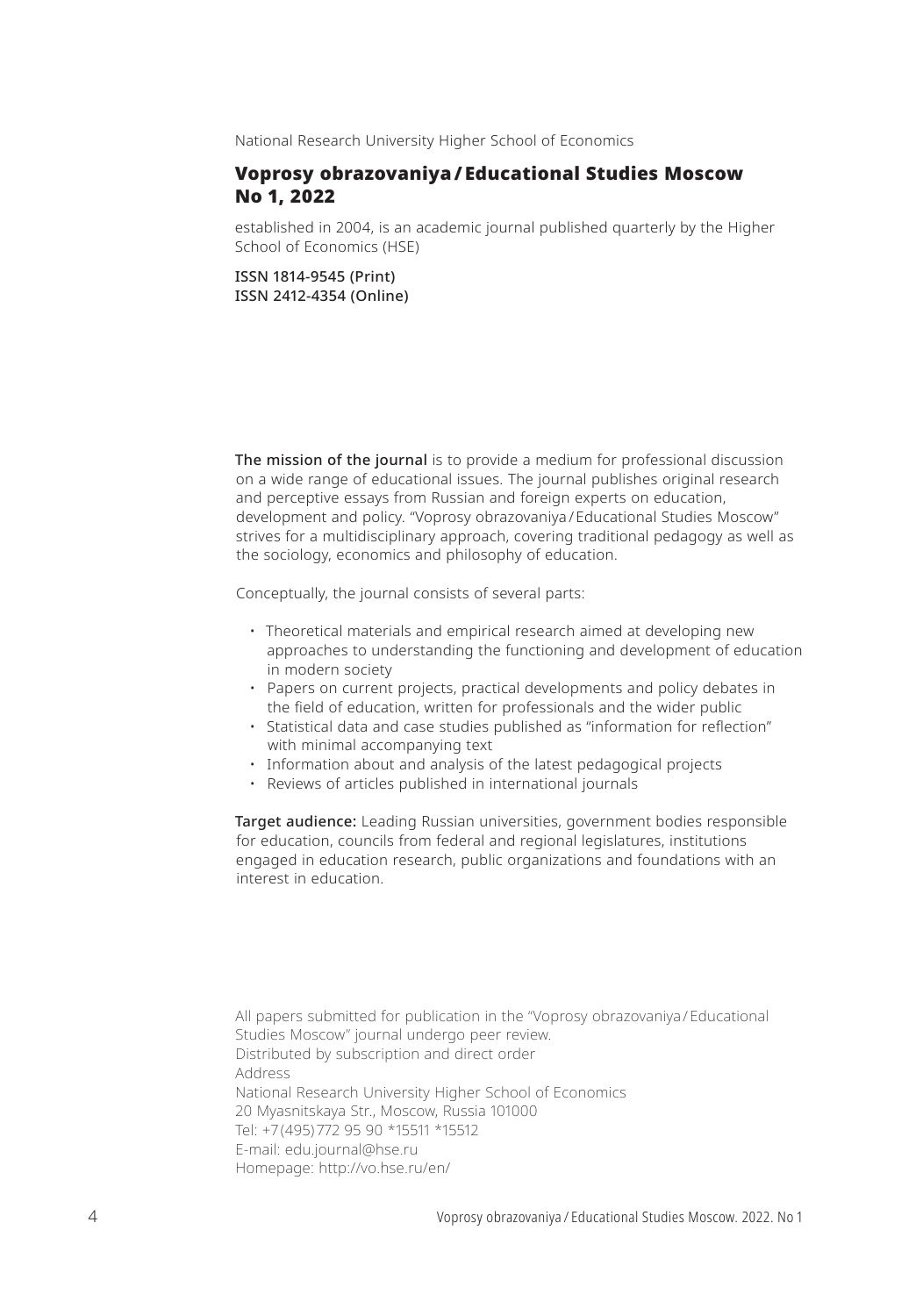# Voprosy obrazovaniya / Educational Studies Moscow

#### Yaroslav Kuzminov

Editor-in-Chief, Academic Supervisor, HSE, Russian Federation

#### Editorial Council

Mark Agranovich, Federal Institute of Education Development, Russian Federation Alexander Asmolov, Moscow University, Russian Federation Michael Barber, Pearson Affordable Learning Fund, Great Britain David Berliner, Arizona State University, United States Vladimir Briller, Pratt Institute, United States Martin Carnoy, Stanford University, United States John Douglass, University of California in Berkely, United States Vladimir Filippov, Ministry of Education and Science of Russia Sergey Filonovich, Graduate School of Management, HSE, Russian Federation Alma Harris, University of Malaya, Malaysia Josh Hawley, Ohio State University, United States Manuel Heitor, Technical University of Lisbon, Portugal Steve Kerr, University of Washington in Seattle, United States David Konstantinovsky, Institute of Sociology RAS, Russian Federation Vitaly Kurennoy, HSE, Russian Federation Oleg Lebedev, Moscow School of Social and Economic Sciences, Russian Federation Prashant Loyalka, Stanford University, United States Simon Marginson, Institute of Education, University of London, Great Britain Igor Remorenko, Moscow City Teachers' Training University, Russian Federation Alexey Semenov, Moscow State Pedagogical University, Russian Federation Jussi Välimaa, University of Jyväskylä, Finland Pavel Zgaga, University of Ljubljana, Slovenia

#### Editorial Board

Isak Froumin, Deputy Editor-in-Chief, HSE, Russian Federation Elena Penskaya, Deputy Editor-in-Chief, HSE, Russian Federation Irina Abankina, HSE, Russian Federation Viktor Bolotov, The Eurasian Association on Educational, Russian Federation Andrey Podolsky, MSU, Russian Federation Alexander Sidorkin, College of Education, CSU Sacramento, USA Alla Tryapicina, Herzen State Pedagogical University of Russia Maria Yudkevich, HSE, Russian Federation

#### Editorial Staff

Executive Editor D. Platonova, Literary Editor T. Gudkova, Proof Reader E. Andreeva, Pre-Press N. Puzanova, Managing Editor M. Morozova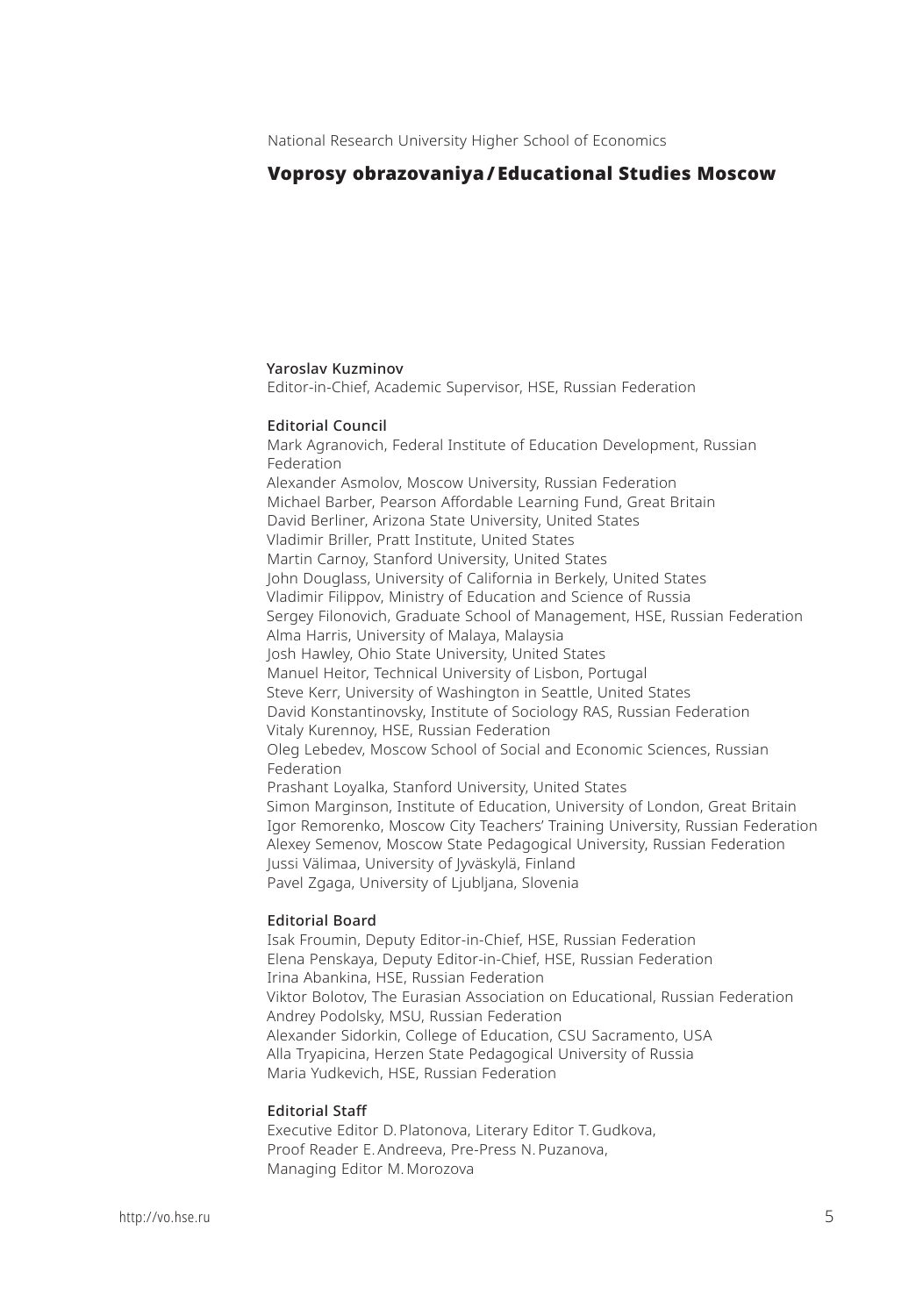# Table of contents No 1, 2022

|                                         | Lev Lyubimov                                                                                                                                                                                                                                       |
|-----------------------------------------|----------------------------------------------------------------------------------------------------------------------------------------------------------------------------------------------------------------------------------------------------|
| Education<br>Statistic and<br>Sociology | G.A. Avanesian, M.A. Borovskaya, V.S. Ryzhova, V.A. Kirik,<br>V.A. Egorova, A.G. Bermous<br>Can We Improve Learning Outcomes of Schoolchildren from<br>the Poorest Families by Investing into Their Non-Cognitive<br>Skills? Causal Analysis Using |
|                                         | N.V. Bolshakov, E.M. Dolgova<br>Inclusive Education in the Post-Socialist Space: Comparative<br>Study of an Assessment of Parental Satisfaction 54                                                                                                 |
|                                         | M.V. Gasinets, A.V. Kapuza, M.S. Dobryakova<br>Teachers' Agency in Shaping the Educational                                                                                                                                                         |
|                                         | I.O. Gerasimova, T.A. Chirkina<br>Mastery or Performace Orientation: Russian Adaptation<br>of the Approach to Instruction Scale (PALS) to Assess Class-                                                                                            |
|                                         | P.S. Sorokin, I.D. Froumin<br>Education as a Source for Transformative Agency: Theoretical                                                                                                                                                         |
|                                         | E.B. Sagitov, E.D. Shmeleva<br>How Are Pedagogical Practices Associated with Cheating<br>among Students of Russian Universities 138                                                                                                                |
|                                         | T.Yu. Chaban, R.S. Rameeva, I.S. Denisov, Yu.D. Kersha,<br>R.S. Zvyagintsev<br>Russian Schools during the COVID-19 Pandemic:<br>Impact of the First Two Waves on the Quality of Education 160                                                      |
|                                         | E.M. Yusupova, A.V. Kapuza, E.Y. Kardanova<br>Is the Academic Performance of Schoolchildren Linked<br>to the Expectations of Their Teachers?                                                                                                       |